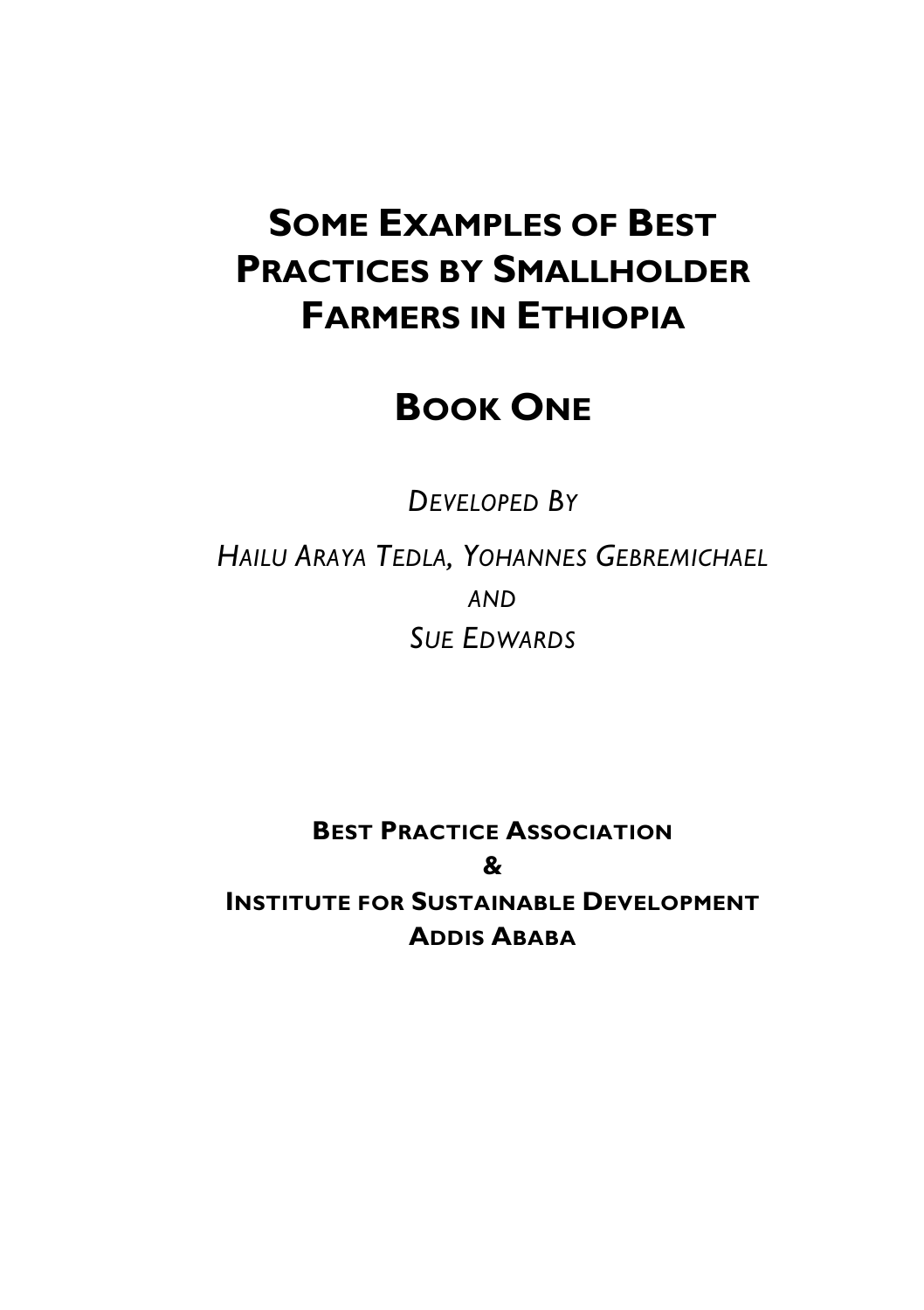Published by:

Best Practice Association (BPA) and Institute for Sustainable Development (ISD) P.O. Box 171–1110, Addis Ababa, Ethiopia Tel: +251-(0)911-246046 / +251-(0)116-186774 e-mail: bestpracticeassociation@gmail.com sustaindeveth@ethionet.et Websites: www.bestpractice.org.et www.isd.org.et

© The Church of Sweden, BPA and ISD, 2012

The Church of Sweden and Swedish Society for Nature Conservation (SSNC) are gratefully acknowledged for their financial support to BPA and ISD to work with the smallholder farmers of Ethiopia over many years, and, more recently, for supporting the establishment of BPA that took the initiative to identify, write up and publish this first collection of "Best Practices".

Book design and editing: Sue Edwards

Cover design: Binyam Woldu

Printed by Masters Printing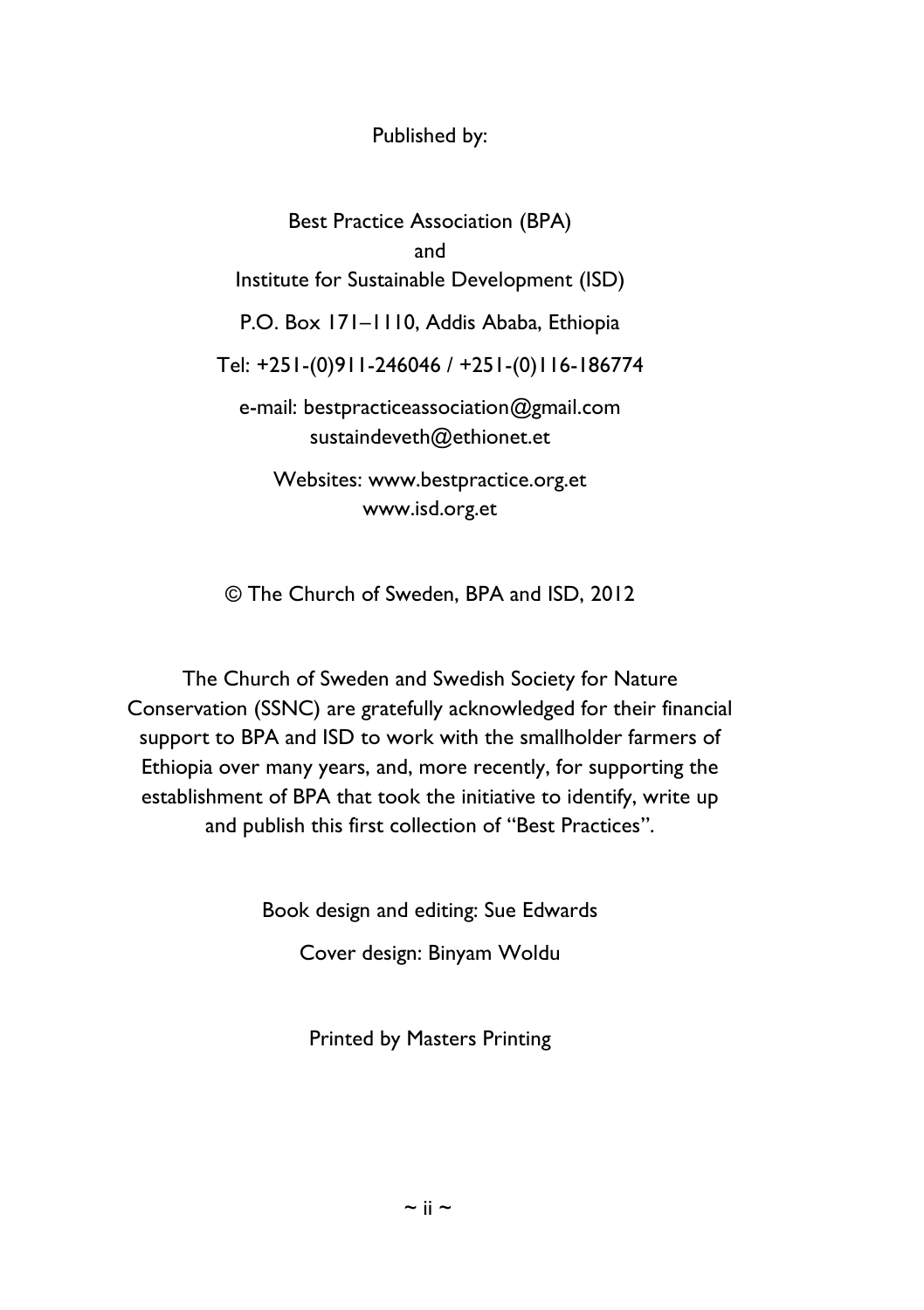# **SOME EXAMPLES OF BEST PRACTICES BY SMALLHOLDER FARMERS IN ETHIOPIA**

## **CONTENTS**

| 1.2 The Social and Government Structures in Ethiopia  3                                                    |
|------------------------------------------------------------------------------------------------------------|
| 1.3 The Environmental and Political Challenges for Farmers  4                                              |
| 1.4 How the Best Practices were Selected  5                                                                |
|                                                                                                            |
| 2.1 The Surroundings of 'Hayq' - Hailu Araya and Endris                                                    |
|                                                                                                            |
|                                                                                                            |
| 2.3 Ecological Farming Improves Livelihoods - Hailu Araya,                                                 |
|                                                                                                            |
| 2.4 The Soil-Maker in the Soilless Landscape - Hailu Araya                                                 |
|                                                                                                            |
|                                                                                                            |
| 3.1 Sub-Surface Drainage: From Threat to Draining, Storing<br>and Using Water - Hailu Araya and Yohannes   |
| 26                                                                                                         |
| 3.2 From Reclaiming a Gully into Water Reservoirs - Hailu                                                  |
|                                                                                                            |
| 3.3 Incredible Innovation: From Dreaming for Water into<br>Water-Lifting Innovations - Hailu Araya and Ann |
| 35                                                                                                         |
|                                                                                                            |
| 4.1 The System of Crop Intensification (SCI) - Hailu Araya                                                 |
|                                                                                                            |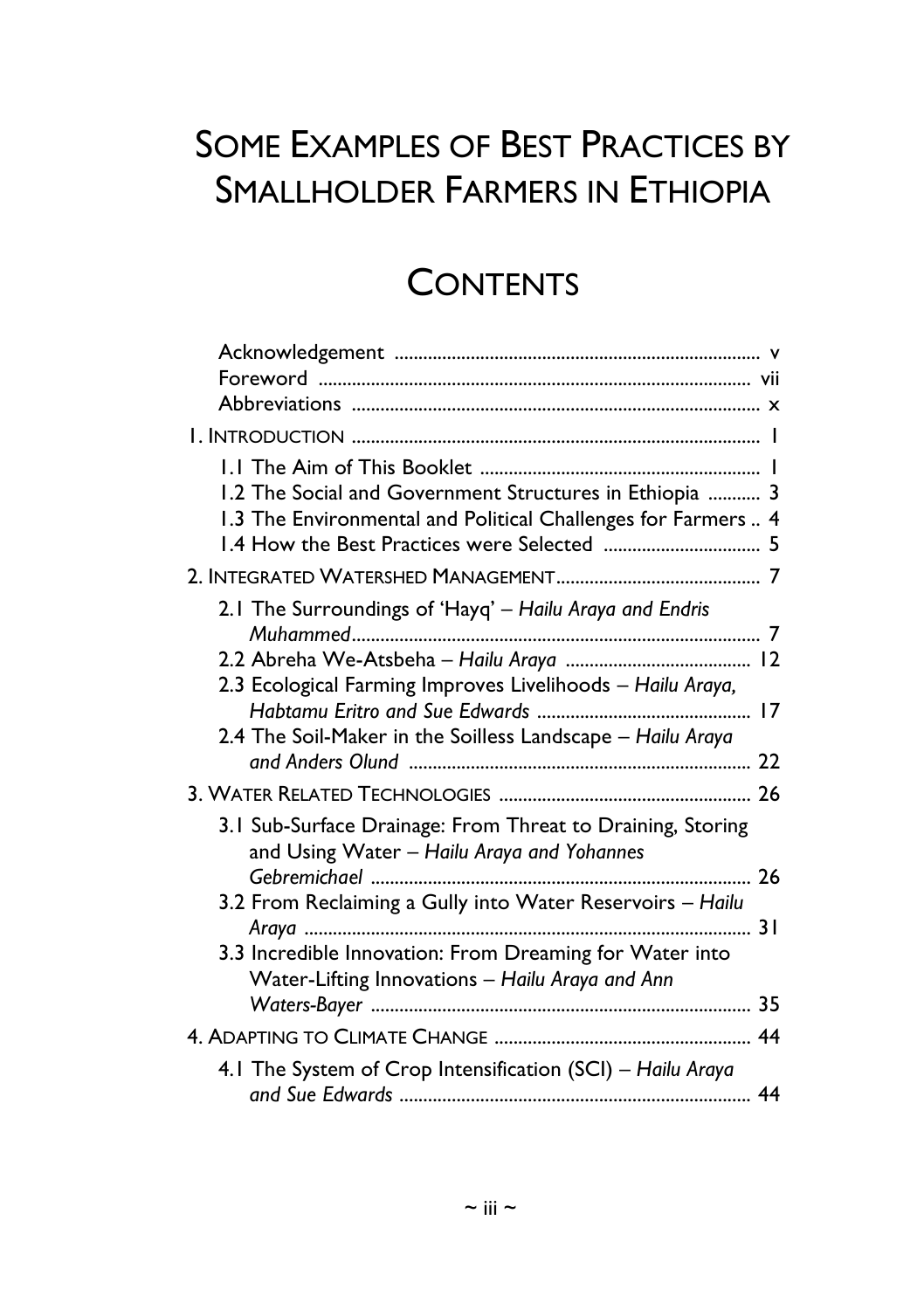| 4.2 Bee-Keeping for Improved Survival and Coping with<br>Climate Change - Hailu Araya, Abreha Gebre Selassie and                                                |
|-----------------------------------------------------------------------------------------------------------------------------------------------------------------|
| 4.3 Growing Apples as a Climate Change Adaptation                                                                                                               |
| 5. USING COMPOST GIVES IMPROVED LIVELIHOODS WITH FOOD                                                                                                           |
| 5.1 "Compost Makes Us Equal" - Hailu Araya and Sue                                                                                                              |
| 5.2 Extending a Biogas Project from Energy to Food<br>Security and Healing the Soil - Sue Edwards, Hailu Araya                                                  |
| 5.3 Socio-Economic Advantages of Bioslurry Compost -                                                                                                            |
| Hailu Araya, Arefayne Asmelash and Sue Edwards  85<br>5.4 One Model Farmer's Use of Crop Diversification and<br>Integrated Soil Fertility Improvement - Abraham |
|                                                                                                                                                                 |
| <b>6. ENVIRONMENTAL CONSERVATION BY LOCAL ORGANIZATIONS</b>                                                                                                     |
| 6.1 The Role of Sacred Places - Hailu Araya  96                                                                                                                 |
| 6.2 The Role of Army Bases - Hailu Araya  100<br>6.3 School Environmental Clubs - Arefayne Asmelash and                                                         |
|                                                                                                                                                                 |
| <b>ANNEX A</b>                                                                                                                                                  |
| AI: COMPOST PREPARATION TRAINING PROCESS - HAILU ARAYA  103                                                                                                     |
| A2: Steps to Use in Making Compost - Hailu Araya  105                                                                                                           |
| ANNEX B: PLANTS FOR BEES IN TAHTAI MAICHEW WEREDA.                                                                                                              |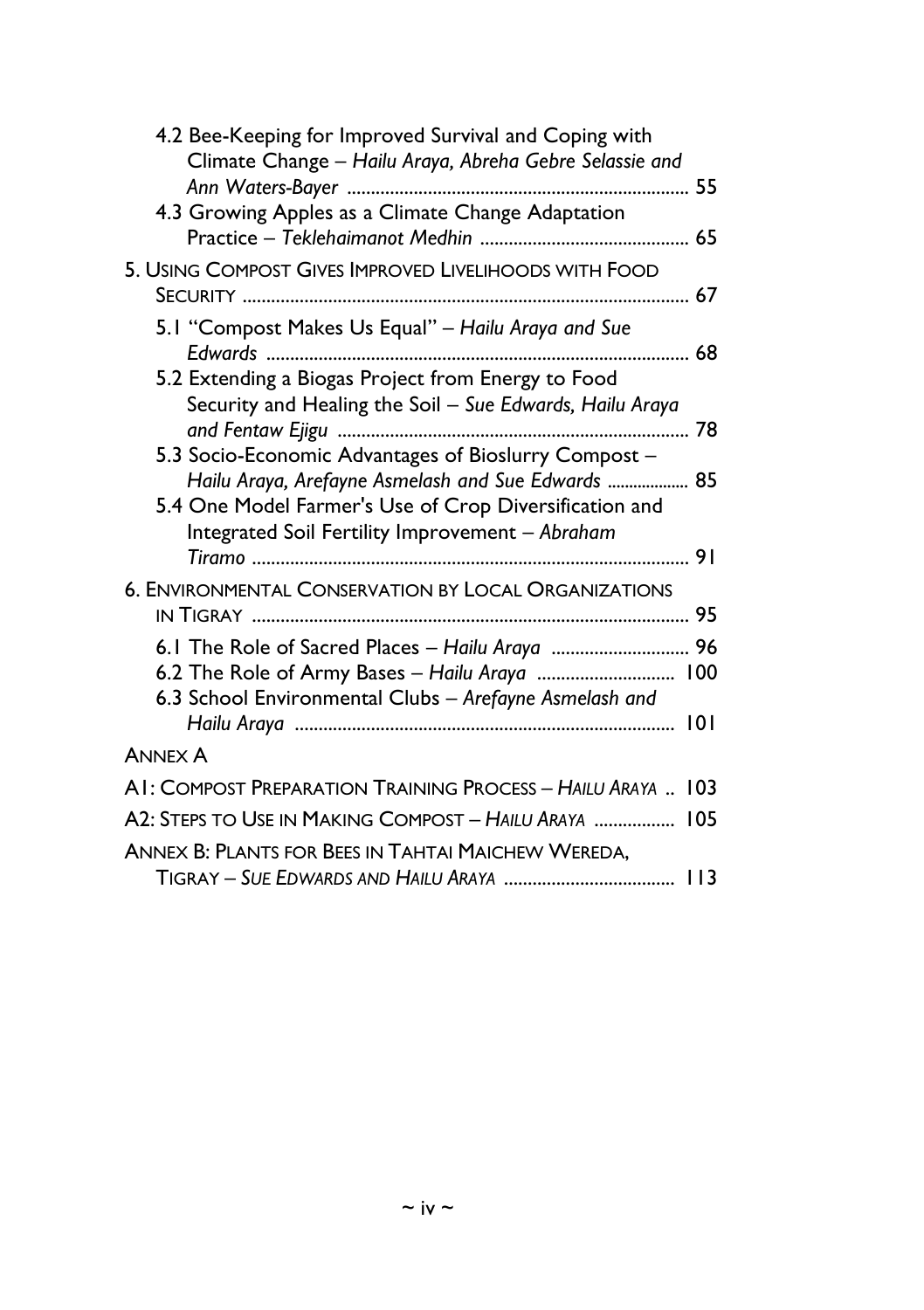### **ACKNOWLEDGEMENTS**

The Best Practice Association (BPA), Prolinnova–Ethiopia (PE) and the Institute for Sustainable Development (ISD) are grateful and would like to extend their thanks and appreciation to the following organizations and individuals for their unreserved contribution in sharing their experiences in developing their good practices as well as the organizations that supported them to carry out the work.

These are, first and foremost, the farmers, their households and local communities for participating in different projects and using this opportunity to undertake and share their innovations with the support of their local experts and administrations. The names of the innovators and the places they live and work are given in the body of this booklet. Communities are the basis of development work and sustainability. This is because without their ownership and their positive attitude little can be achieved and made sustainable.

Second are the donor organizations that have provided the funding for the members of BPA, PE and ISD to work with the farmers and their local authorities. The Swedish Society for Nature Conservation (SSNC) has been ISD's consistent source of support and assistance since 2005, while PE has received its support from GFAR since 2003. Within Ethiopia support has also come from the Ethiopian Evangelical Church of Mekane Yesus (EECMY) through its Development and Social Services Commission (DASSC), the Federal Environment Protection Authority (FEPA), and the National Biogas Programme of Ethiopia (NBPE).

Third are the Church of Sweden and especially Mr Anders Ölund for his interest and understanding of the importance of the documentation and dissemination work of BPA. He connected BPA with The Church of Sweden. The facilitation of Mr Gelgelo Sado in arranging the field visit that selected the practices described here is also very much appreciated.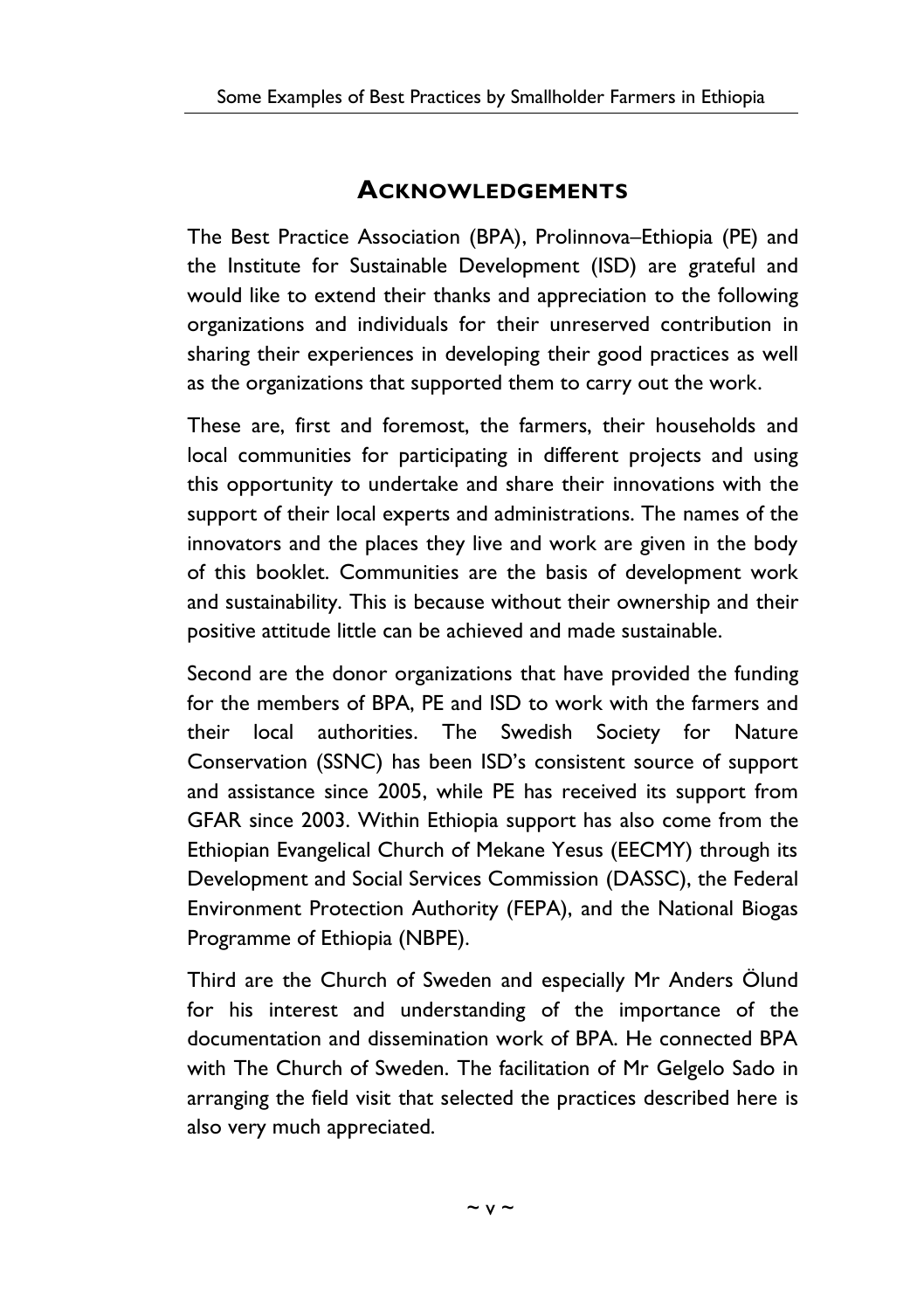ISD would also like to extend its appreciation to its colleagues who work closely with the local experts and farmers, and provided information to the authors: Arefayne Asmelash based in Mekelle, Endris Muhammed based in Dessie, and Fentaw Ejigu based in Addis Ababa, as well as to Abreha Gebre Selassie based in Tahtai Maichew Wereda.

EECMY is also grateful to its colleagues also working in the field who contributed important examples of Best Practices: Abraham Tiramo from Aleta Chuko Kebele and Habtamu Eritro from Doreba Kebele, both based with DASSC South Central Synod of SNNPR, and Teklehaimanot Medhin working with the Armacheho Development Association, supported through the DASSC North Gondar Synod based in Gondar. The names of the main writers and contributors for each of the sections are given in the Contents.

Last but not least we acknowledge Abraham Tiramo, Anders Ölund, Habtamu Eritro, Hailu Legesse, Solomon Hailemariam and Teklehaimanot Medhin for their photos which helped illustrate the cases described in this publication.

> Hailu Araya BPA, PE and ISD Addis Ababa, Ethiopia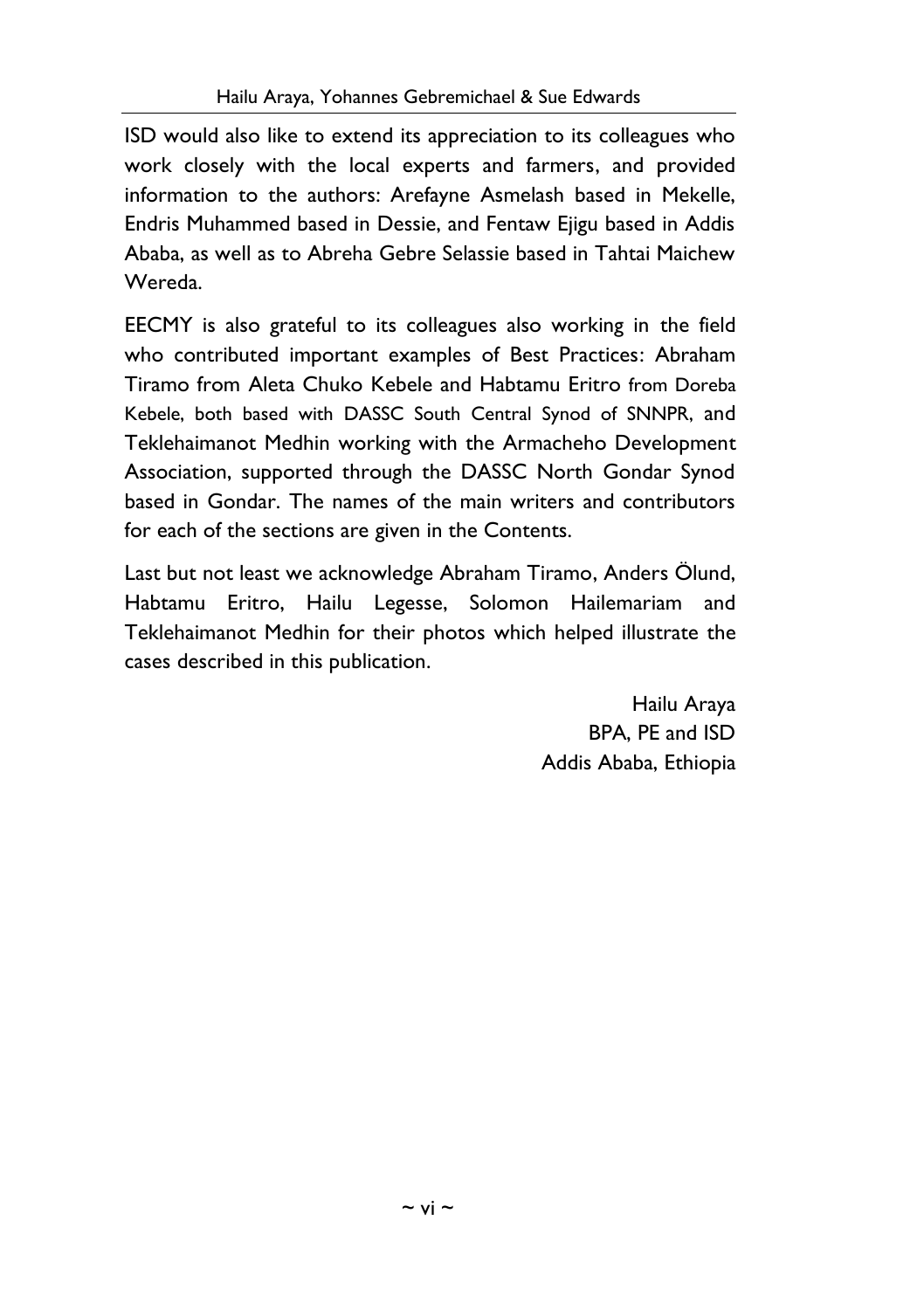### **FOREWORD**

This publication is a first collection of "stories of change" brought about by different actors, mostly farmers, supported by grassroots based organizations and their friends both within and outside of Ethiopia These stories of change constitute what is now being referred to as good or "best practices". These need to be widely shared to stimulate other organizations—local to global, community-based to government—to recognize and support the innate innovative capacity of Ethiopia's farmers, women and men, youth and students, rural and urban, for a sustainable future for all.

From experience, the founders of the Best Practice Association (BPA) of Ethiopia know that smallholder farmers—female and male, young, middle-aged and older—are the backbone of Ethiopia's economy through their all-round contribution to the survival and food security of their families, communities and the country as a whole. This is because they are economically, religiously, socially and politically responsible for their own survival.

Ethiopia's agricultural expertise has been built up since time immemorial due to the multi-functional way in which smallholder farmers manage their lives. In this modern and globalized world, farming communities still make up 84% of the total population of Ethiopia. Although many are out of reach of appropriate technologies that could improve their livelihoods, they are not people who sit and wait. They know well that no one from outside can come and solve all their day-to-day problems, however well intentioned the outsiders may be.

Extensive land degradation leading to decreased soil fertility and low agricultural production in Ethiopia, coupled with high rates of population increase with unemployment and under-employment, has resulted in a high level of food insecurity in both rural and urban areas. However, smallholder farmers are trying to cope with their problems by improving on their own practices and innovations using their own resources and what they can learn from visiting, listening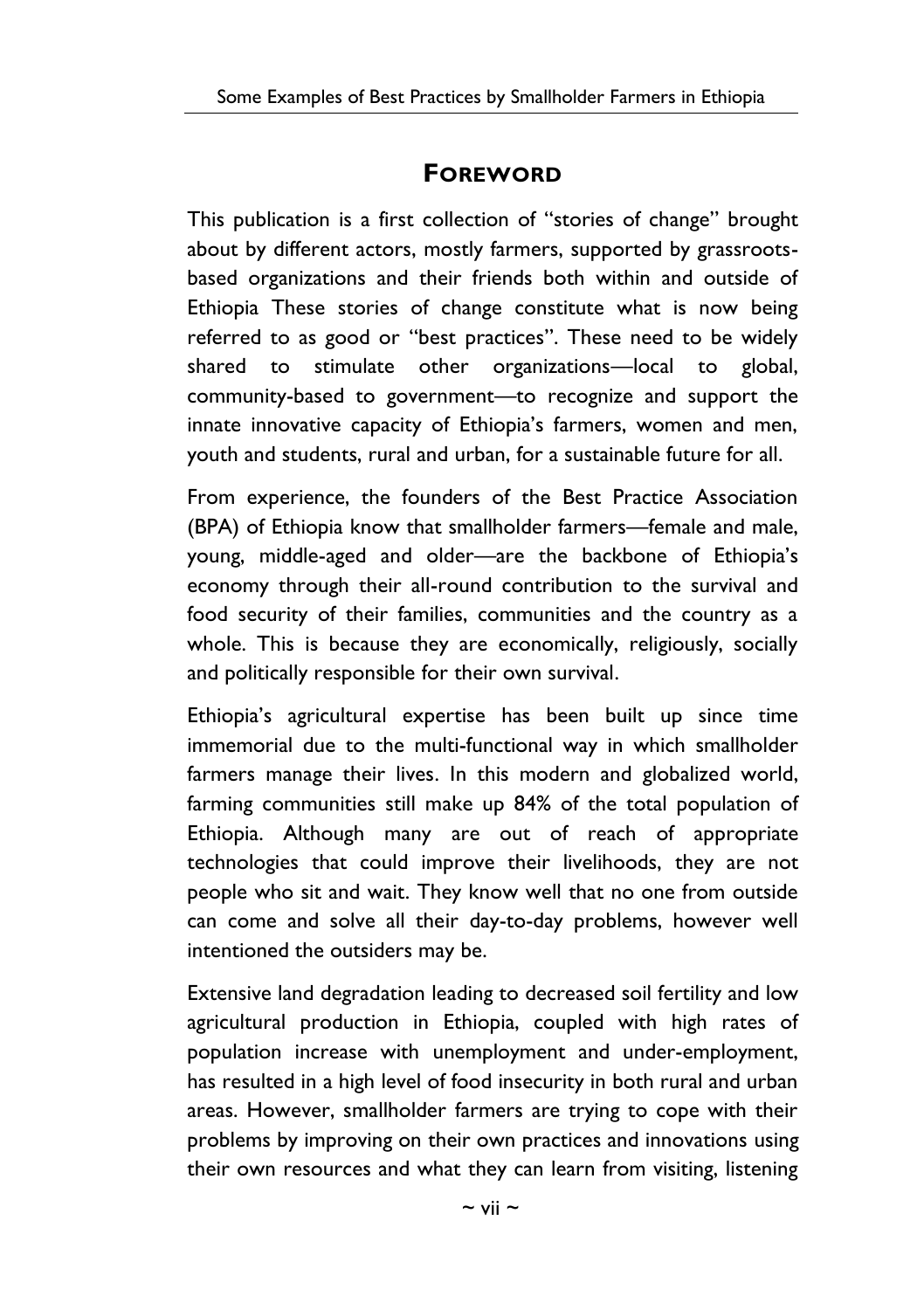and discussing with other farmers, including through the radio, as well as local experts. The importance of these different practices and innovations depends on the particular advantages gained and the problems solved, and how they fit within their existing systems.

Other actors in agricultural research and development need to give more time and attention to understand and incorporate these innovations into their research and development strategies and to back up the empirical findings of farmers with scientific studies. This will help these smallholders build on their successes for improved farming and natural resource management systems.

The Institute for Sustainable Development (ISD) is a pioneer in Ethiopia that has acknowledged the value and continues to support the local knowledge intrinsic in smallholder practices in agro biodiversity and natural resource management. ISD was established in 1996 with the aim of helping farmers rehabilitate their land and improve crop production and livestock management based on ecological principles and helping communities protect and use their natural resources wisely based on their own by-laws.

Prolinnova–Ethiopia<sup>1</sup> (PE) has a similar philosophy, building on the Indigenous Soil and Water Conservation (ISWC) project in Tigray that started in 1997 and expanded in 2003 to other parts of the country. Now the PE "family" supports farmer-led joint experi mentation together with extension experts and researchers working on and with the farmers' innovations, practices and priorities, in a process called "Participatory Innovation Development" (PID).

The founders of BPA are people with extensive experience of working in close dialogue with smallholder farmers in various regions of the country. They are also actively involved with the work of smallholder farmers as members of ISD and PE.

<sup>1</sup> Prolinnova: Promoting Local Innovation in ecologically oriented agriculture and natural resource management, a Global Partnership Programme of the Global Forum on Agricultural Research (GFAR)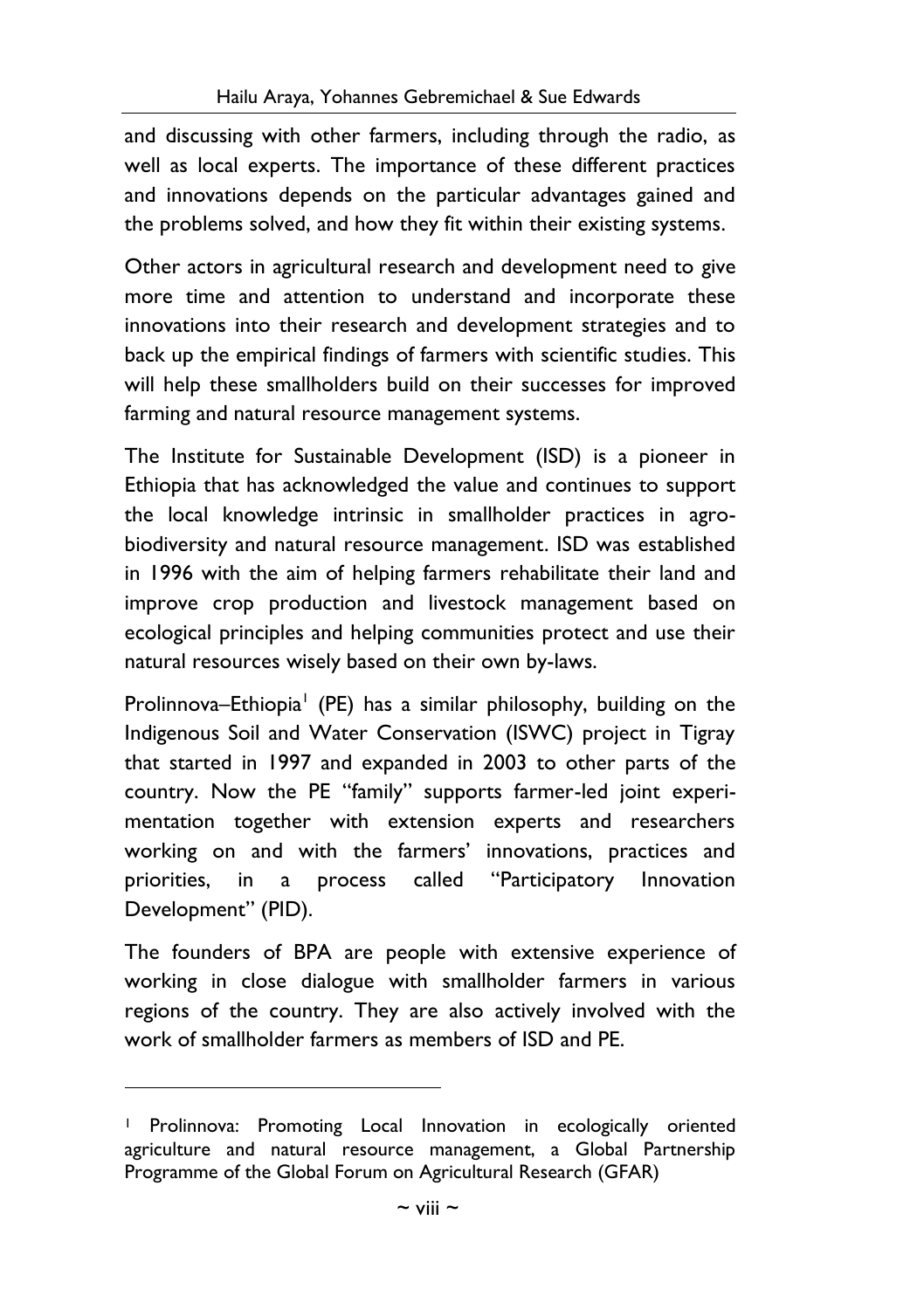The Growth and Transformation Plan (GTP) of Ethiopia depends on building up successful efforts in agriculture. Ethiopian development is unimaginable without the success of smallholder farming in both rural and urban areas, and especially without focusing on the locally available best practices that can bring Ethiopia's farming families into the monetized economy.

Many development projects invest millions, but their successes are modest. BPA is interested in assessing, documenting, promoting and scaling up/out best practices that can be done with modest investment suited to the abilities in knowledge and skills as well as resources held and accessible by innovative farmers. Then these improvements can become sustainable. Even more importantly, the very process of innovation can become sustainable.

The new challenges raised by climate change require large-scale dissemination and awareness of "what works" for farmers. These need to be brought to the attention of agricultural specialists, researchers, academicians, policymakers and other stakeholders in and outside the country so that they understand, support and help improve the effectiveness of local practices and innovations for the livelihoods of farming families in both rural and urban areas.

To this end, this book presents a first collection of cases of locally available and successful practices in smallholder farming with the aim of sharing these with a wider public. The information has been brought together for publication with the generous support of the Church of Sweden.

Ann Waters-Bayer

ETC Foundation Leusden, Netherlands

July 2013